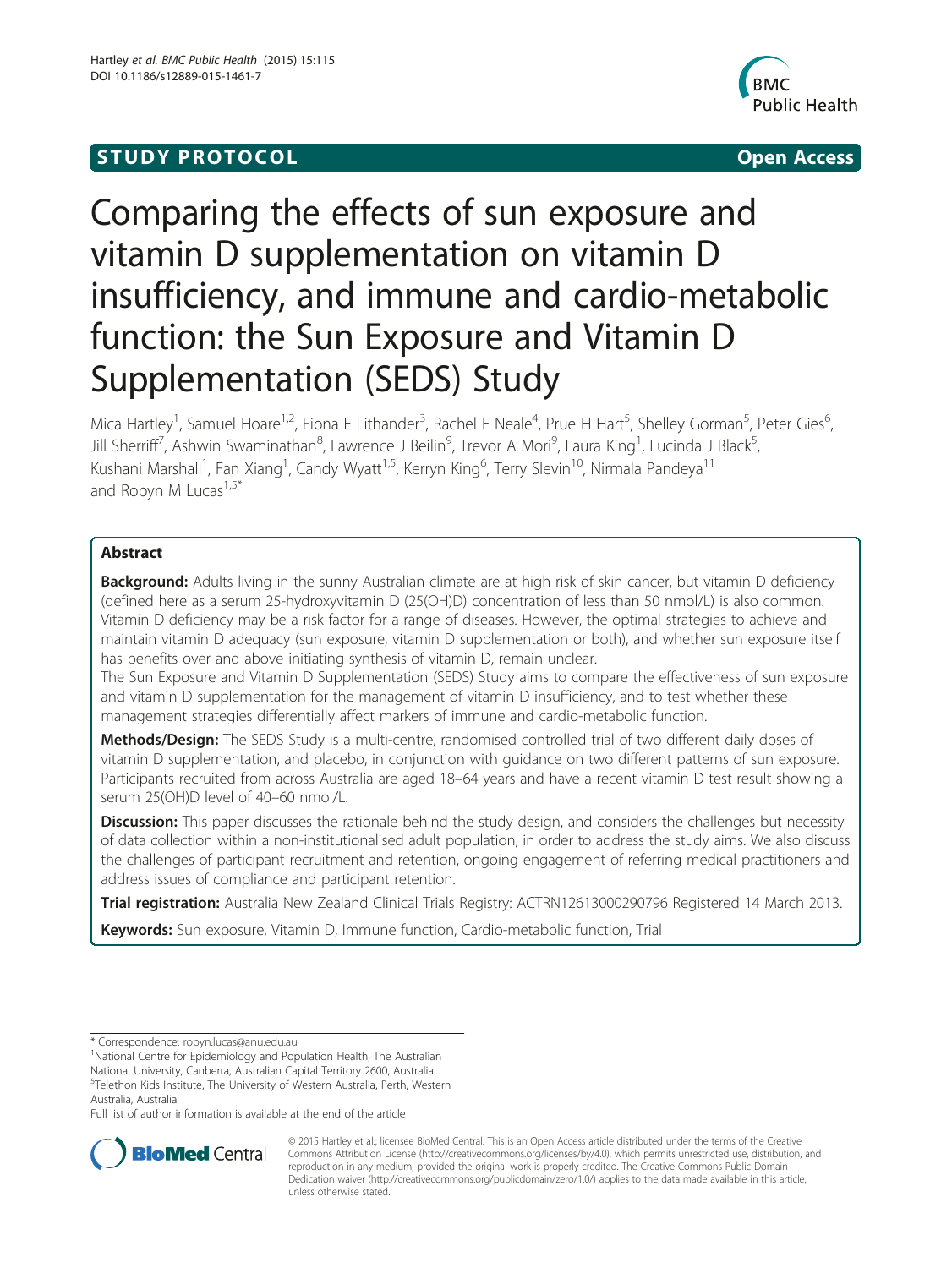#### Background

The incidence of skin cancer is high and rising in most developed countries where the population is predominantly fair-skinned [\[1](#page-7-0)]. Indeed, skin cancer is the most common cancer in many of these countries [[2,3\]](#page-7-0), a consequence of inappropriately high levels of exposure to ultraviolet (UV) radiation. Sun exposure also has benefits for health such as the initiation of cutaneous vitamin D synthesis. Yet even in locations with high skin cancer incidence, vitamin D deficiency (defined here as a serum 25-hydroxyvitamin D (25(OH)D) concentration of less than 50 nmol/L) is not uncommon [[4\]](#page-7-0). Sun protection programs, developed following recognition of stratospheric ozone depletion and burgeoning skin cancer incidence, are now being challenged to find a balance that minimizes risk of skin cancer but allows sufficient sun exposure to maintain adequate vitamin D status [[5\]](#page-7-0). Recent surveys show that health professionals and the public are confused and concerned about the amount of sun exposure that is optimal for health [[6,7\]](#page-7-0). One option is to encourage sun avoidance and increase vitamin D intake from food or supplements. However, recent studies suggest that there may be beneficial effects of sun exposure through non-vitamin D pathways [[8-11\]](#page-7-0). An alternative strategy is thus to encourage sufficient sun exposure to ensure adequate vitamin D status and provide these potential non-vitamin D-related benefits.

In Australia, current sun exposure guidelines recommend the use of sun protection when the UV Index is 3 or greater. Sun protection includes seeking shade when outdoors, covering up with clothing, using sunscreen on exposed skin, and wearing sunglasses and a hat [\[12](#page-7-0)]. Australia has the highest skin cancer incidence in the world: 2 in every 3 Australians will develop a nonmelanoma skin cancer by the age of 70 years [[3\]](#page-7-0) while the incidence of melanoma of the skin is four-fold higher than the average for more developed regions of the world [\[13](#page-7-0)]. Nevertheless, in the most recent Australian Health Survey, 23% of the Australian population aged 12 years and over were vitamin D deficient (25(OH)D concentration of <50 nmol/L), with higher prevalence of deficiency during winter and at higher latitude locations [[4\]](#page-7-0). It is not clear whether current sun protection guidelines are compatible with achieving and maintaining vitamin D adequacy. It is also unclear whether modified sun exposure advice can be safely used to optimise vitamin D status, as an alternative to vitamin D supplementation.

There is considerable indirect evidence that suggests vitamin D has beneficial effects on health, including for several internal cancers, cardiovascular disease, fracture prevention and mental health. Many studies have used latitude, ambient ultraviolet (UV) radiation levels, or history of personal sun exposure as a presumed proxy for vitamin D status (for example, [\[14](#page-7-0)]). Other studies have directly measured the serum concentration of 25(OH)D to assess vitamin D status. Many experimental studies show that there are plausible biological pathways, and associations between disease and genes of the vitamin D pathway further implicate vitamin D as important in disease etiology or outcome [\[15](#page-7-0)]. However, although low 25 (OH)D levels are associated with a range of chronic diseases, vitamin D supplementation trials and metaanalyses of trial data have not generally found a beneficial effect on the health outcomes tested [[16\]](#page-7-0).

Sun exposure and, to a lesser degree, latitude and ambient levels of UV radiation, are proxies of vitamin D status. Equally, lower vitamin D status is a marker of a range of other potential disease risk factors, such as low levels of physical activity, or low sun exposure itself. Clinical trials of vitamin D supplementation may be null because the vitamin D doses used are too low, the supplementation duration is for too short a time period, or compliance with the intervention is poor [\[17](#page-7-0)]. Alternatively, the results of observational studies may be incorrect because of reverse causation or failure to adequately control for confounding – or because the 25(OH)D level is simply a proxy for sun exposure, time outdoors or associated behaviours. Experimental studies show that sun exposure has positive effects on immune function and cardio-metabolic health, working through both vitamin D and non-vitamin D pathways [\[8](#page-7-0),[18,19](#page-7-0)]. Any positive non-vitamin D pathway effects of sun exposure will not be apparent in vitamin D supplementation trials and may explain the discrepancies between observational studies and clinical trials.

Understanding whether there are separate beneficial effects of sun exposure and vitamin D for health is important for framing public health messages: if non-vitamin D pathways are important, then some sun exposure may be required; if not, then sun avoidance and vitamin D supplementation would achieve vitamin D sufficiency and minimise the risk of UV-induced skin cancer.

The Sun Exposure and Vitamin D Supplementation Study (SEDS Study) was developed to rigorously assess the independent effects of sun exposure and vitamin D supplementation on: i) the management of mild vitamin D deficiency; and ii) relevant markers of immune function and cardio-metabolic health. In this paper we describe the methods of the SEDS Study, including the challenges posed by nationwide participant recruitment, measurement of sun exposure and vitamin D status, provision of vitamin D supplementation and placebo, and maintenance of participant engagement and compliance over a 12 month period.

#### Methods/Design

The study design is summarised in Figure [1](#page-2-0). Eligible participants are assigned to one of four study regions,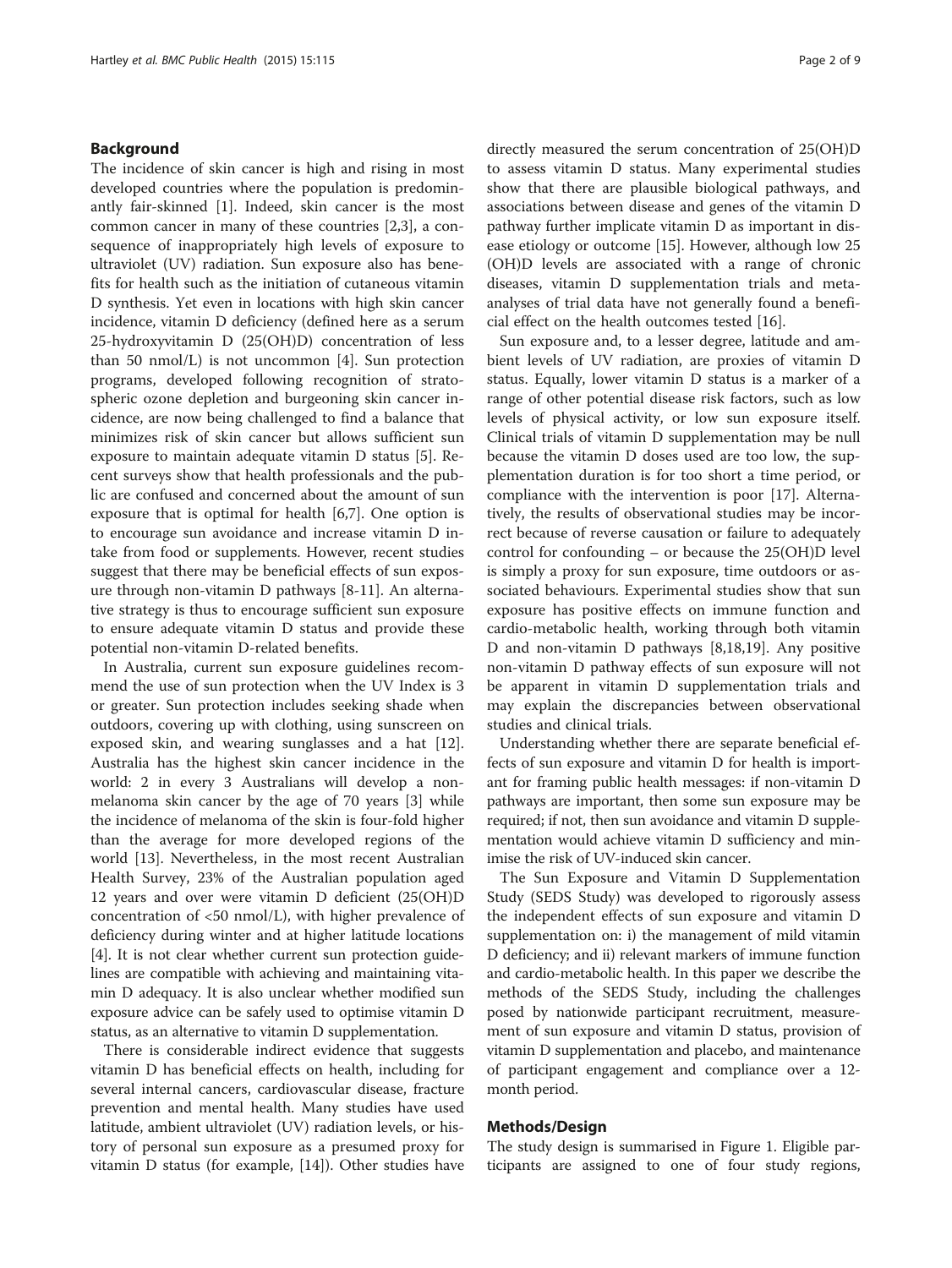

<span id="page-2-0"></span>

according to place of residence: west (Western Australia), east (New South Wales and Australian Capital Territory), north (Queensland), and south (Victoria, Tasmania, South Australia). Within each study region, participants are randomly allocated to one of four study arms (using random number sequences), for a 12-month intervention of:

- 1. Vitamin  $D_3$  2000 IU/day taken orally as a softgel capsule with meals and provision of advice to follow Australian Cancer Council guidelines for sun exposure, which recommend using sun protection if the UV Index is 3 or more. This is the "standard" sun exposure advice (SSEA), and will be a continuation of usual practice for many people.
- 2. Vitamin  $D_3$  600 IU/day taken orally as a softgel capsule with meals and provision of SSEA.
- 3. Placebo softgel capsule (containing gelatin) and provision of SSEA.
- 4. Placebo softgel capsule and provision of "enhanced" sun exposure advice (ESEA) guidelines. ESEA guidelines advise the participant to have several brief (10–15 minute) periods of sun exposure each day, protecting the head and neck, but otherwise exposing as much of the body surface as is practicable, without sunscreen. If longer periods of sun exposure are planned, participants are advised to follow Cancer Council Australia guidelines for sun protection. Participants in this arm are provided with a sun exposure monitor that is calibrated for their skin type and delivers an audible warning when the total dose of UV radiation for a day nears one minimum erythemal dose (MED, the dose of UV

radiation that results in just perceptible reddening of the skin).

At baseline and three-monthly, participants are asked to complete questionnaires providing information about demographic and personal characteristics, dietary intake, medical history (including medications) and sun exposure over the previous 3 months. At these time points, participants are also asked to maintain a one-week sun exposure, clothing, and physical activity diary and to wear UV dosimeters to measure the received dose of UV radiation. The UV dosimeter is worn at the wrist and is either polysulphone, in which case two dosimeters are supplied, one to be used on a usual working day and the other on a usual non-working day, or an electronic dosimeter to be worn each day for the diary week. Participants have a blood sample taken at baseline, end of study, end of summer and end of winter, with serum and buffy coat (for DNA) aliquots stored at −80°C until analyses are carried out at the completion of the study.

The primary outcome of the SEDS Study is the change in 25(OH)D levels over the 12 months of the trial across the four study arms. Secondary outcomes are changes in blood markers of immune function and cardio-metabolic health across the four arms of the study and in relation to measured sun exposure and 25(OH)D levels.

The SEDS Study is registered with the Australian Clinical Trials Registry (ACTRN 12613000290796) and has been approved by the Human Research Ethics Committees of The Australian National University and The University of Western Australia. Participants are required to provide written informed consent prior to entry into the Study.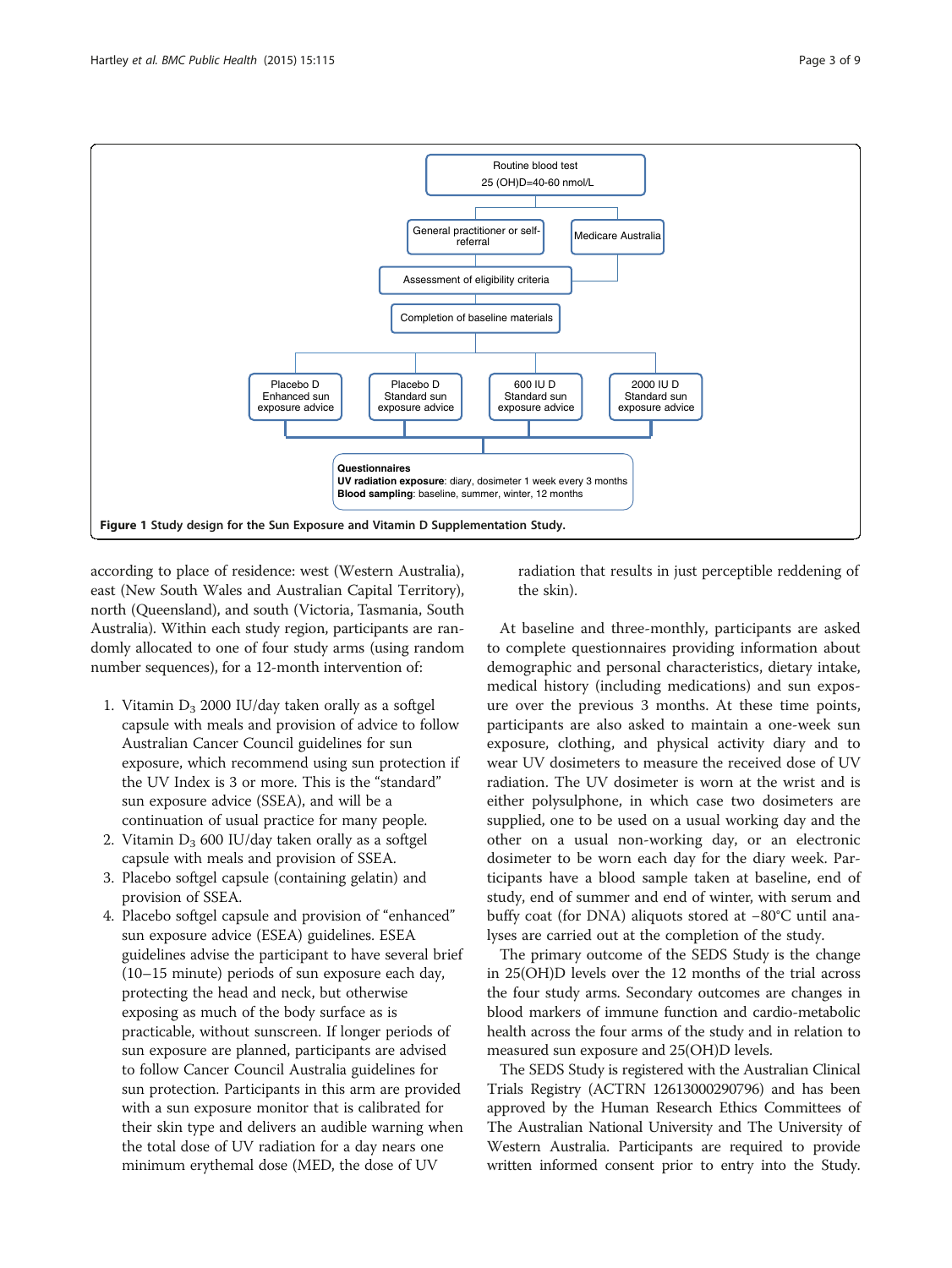The SEDS Study has been carefully designed to ensure the safe and ethical conduct of a trial, adequate statistical power, and applicability of the results to the broad range of environmental conditions found across Australia.

#### Participant recruitment

Participants are primarily self-referred or recruited through primary care physicians (general practitioners, GPs). In addition, a random selection of adults with a vitamin D test billed to the Australian medical insurance scheme, Medicare, are mailed an invitation to participate in the Study. Once referred, potential participants are assessed for eligibility (see below) against the inclusion and exclusion criteria. If eligible and interested in participating, initial questionnaires and a consent form are mailed out and, on return of the completed material, participants are randomised as described above.

## Eligibility criteria

Eligible participants are aged 18–64 years with a recent 25(OH)D level of 40–60 nmol/L (previous month) and a Fitzpatrick skin type of II-IV [\[20\]](#page-7-0), determined by questions asked during an initial telephone assessment. Exclusion criteria include current treatment for vitamin D deficiency and medical conditions for which sun exposure and/or vitamin D supplementation may be contraindicated (see below).

## Discussion: considerations informing the study desian

In the following sections, the ethical and statistical concerns are discussed with respect to each of the important aspects of the study design.

#### Ethical concerns

## Exclusion of participants with skin type I (eligibility criterion: skin type II to IV).

Fitzpatrick skin types are widely used in photobiology as a measure of sun sensitivity. Skin type is assessed using a brief questionnaire (for example [[21\]](#page-7-0)) and categorised as I (very fair) to VI (very dark). There is considerable variability in the minimum erythemal dose (MED, the dose of UV radiation that causes a barely perceptible reddening of the skin) within each skin type category and overlap between the categories [\[22](#page-7-0)]. The enhanced sun exposure advice given within the SEDS Study is for a change in the pattern rather than the overall amount of sun exposure. The sun exposure monitor provided to participants in the ESEA arm is set to the individual's skin type. To allow for the variation in sensitivity to UV radiation within each Fitzpatrick skin type, each monitor is set conservatively to alarm well before the average MED for that skin type. Participants are requested to report any instance where they developed erythema after being outdoors and the sun exposure monitor did not alarm. In this situation, the participant would be instructed to enter one skin type lower into the monitor. Thus, skin type I is excluded from the study, to minimise the risk that participants will be sunburnt while following the ESEA guidelines.

## Exclusion of participants with a 25(OH)D level less than 40 nmol/L (eligibility criterion: recent vitamin D result of 40–60 nmol/L)

To the best of our current knowledge, there is no harm in delaying treatment of people with a 25(OH)D level of 40–60 nmol/L for one year [\[23](#page-7-0)]. If there is a causal association between vitamin D deficiency and disease risks, the increased risk appears to be primarily in those with very low 25(OH)D levels (e.g. <30 nmol/L) [[24\]](#page-7-0). Each participant in the SEDS Study has a one in four chance of being in the placebo vitamin D and SSEA group and will not receive any active treatment. Hence we have chosen a conservative cut-off of 40 nmol/L, below which there is stronger evidence that active treatment for vitamin D deficiency may be required.

#### Exclusion of participants at high risk of skin cancer

Participants with low 25(OH)D levels are likely to have had low recent sun exposure. If they follow the sun exposure advice for their intervention arm, they may receive a higher dose of UV radiation than would have otherwise occurred. Potential participants who report that they are being monitored due to a high risk for skin cancer, have had a previous diagnosis of melanoma or squamous cell carcinoma, or more than five basal cell carcinomas (BCCs) removed in the past five years, are thus excluded from participation. BCC is extremely common in adults in Australia [\[3](#page-7-0)] so that it is not practicable to exclude anyone who has had a single previous BCC diagnosed. The ESEA includes advice to always wear a hat and protect the face, neck and ears with sunscreen when outdoors, as most skin cancers arise in these areas [[25](#page-7-0)].

## Exclusion of medical conditions where sun exposure or vitamin D supplementation may have adverse effects

Although the doses of vitamin D supplementation used in the SEDS Study are relatively low, potential participants with a history of the following medical conditions are excluded from participation, since the intervention could adversely affect their health (or that of their offspring): sarcoidosis, history of renal calculi, uncontrolled endocrine disease, hepatic or renal disease, photosensitivity diseases such as systemic lupus erythematosus with cutaneous manifestations, pregnancy or lactation.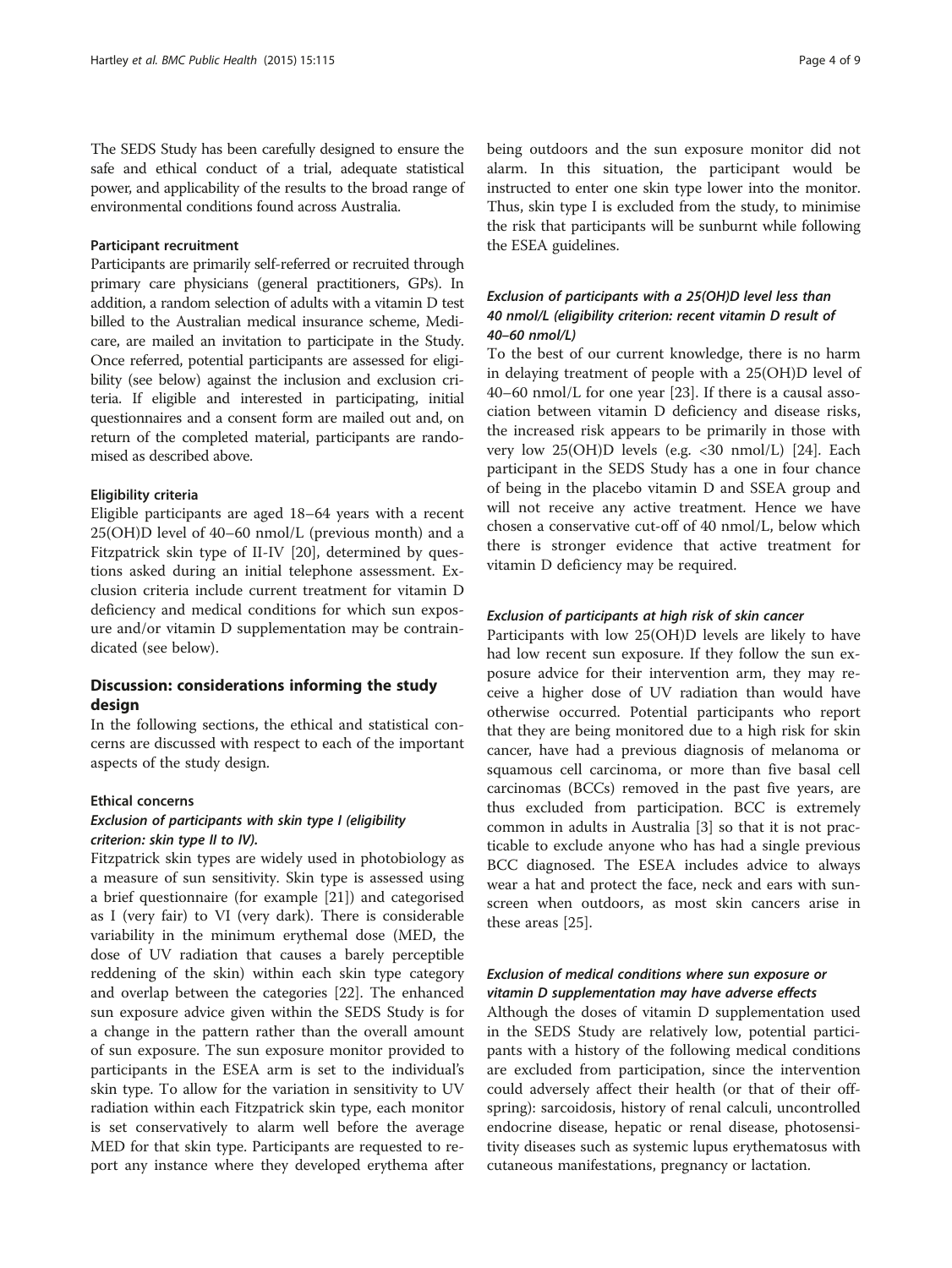#### Doses of vitamin D supplementation

The United States Institute of Medicine (IOM) Recommended Dietary Allowance of vitamin D for adults aged up to 70 years with limited sun exposure is 600 IU/day [[26](#page-7-0)]. The current recommendation in Australia is 200– 400 IU/day (depending on age), with a maximum dose of 3200 IU/day [[27](#page-7-0)]. In the SEDS Study, we have chosen to use the dose recommended by the IOM (i.e., 600 IU/day) as our lower reference point against which to assess the effectiveness of sun exposure in raising 25(OH)D levels, and an upper dose of 2000 IU/day as this has been previously shown to effectively raise 25(OH)D levels without evidence of toxicity over a prolonged period of administration [\[28\]](#page-7-0).

## Enhanced sun exposure advice (ESEA) as an intervention

Previous work has shown that the amount of the body surface area that is exposed to the sun strongly influences vitamin D production [\[29,30](#page-7-0)]. Prolonged sun exposure can result in degradation of vitamin D in the skin to non-biologically active photo-products [\[31](#page-7-0)]. Thus, the ESEA focuses on short, frequent sun exposure, with as much skin exposed as is feasible for the circumstances. If longer periods in the sun are planned, participants are advised to use sun protection if the UV Index is 3 or more. The UV Index is available on daily weather forecasts on television, radio, internet, in most daily newspapers in Australia, and on the Cancer Council Australia website. This information is provided to participants in their sun exposure guidelines.

## Enhancing the statistical power of the SEDS study

The study aims to recruit 228 participants in each group, spread evenly across the four study regions (west, east, north, and south, as described above). Assuming 20% attrition over the one year of the study, this sample size will have 90% power to show equivalence in the postintervention mean serum levels of 25(OH)D, assuming that equivalence is plus or minus 1/3 of the standard deviation (that is,  $\pm$  5 nmol/L) [\[32](#page-8-0)].

## Exclusion of individuals under 18 or over 64 years old (eligibility criterion: aged 18–64 years)

Restricting participation in the SEDS Study to a specific age group limits the generalisability of the findings, and thus requires careful consideration. Elderly people tend to have lower vitamin D status than younger people, possibly due to lower cutaneous stores of the precursor, 7-dehydrocholesterol [[33\]](#page-8-0). In addition, skin cancer incidence increases exponentially with increasing age [\[3](#page-7-0)]. We considered that the risks for skin cancer may outweigh the benefits of vitamin D synthesis, for the doses of UV radiation required to achieve and maintain vitamin D sufficiency in older adults. Although there is no clearly defined age cut-off, we excluded people over the age of 64 years from participation in the SEDS Study. Participation in the study is limited to adults due to the greater difficulties involved in relation to consent, recruitment and taking blood from children (<18 years).

## Exclusion of individuals with 25(OH)D level over 60 nmol/L (eligibility criterion: recent 25(OH)D result of between 40–60 nmol/L)

The change in 25(OH)D level following both exposure to UV radiation and vitamin D supplementation depends on the baseline 25(OH)D concentration [\[34,35](#page-8-0)]. Additionally, the increase in 25(OH)D level is not linear, and plateaus at approximately 70–80 nmol/L [\[36,37](#page-8-0)]. Participants with a recent 25(OH)D level of >60 nmol/L are excluded from participation, so as to maximise the evidence of the response to sun exposure or vitamin D supplementation.

## Exclusion of individuals with skin type V or VI (eligibility criterion: skin type II–IV)

Although there is debate about whether more deeply pigmented skin produces less vitamin D following UV irradiation than paler skin, the weight of current evidence suggests that this does occur and is particularly evident for lower doses of UV radiation [\[34,38](#page-8-0)]. We have thus chosen to exclude individuals with skin types V and VI from the SEDS Study, although additional work is required to specifically study the needs of people with these darker skin types.

## Exclusion of individuals currently taking vitamin D supplementation

The doses of vitamin D supplementation chosen are relatively low compared to those used in other supplementation trials. Individuals who are currently taking a daily multivitamin (containing more than 200 IU vitamin D3), are asked to switch to one containing no, or low dose, vitamin D in order to be eligible to participate in the Study. The aim is to avoid contamination across the groups, maintaining minimal supplemental vitamin D in the placebo arms and ensuring that the low-dose arm remains as a low-dose, intermediate group.

## Multicentre trial–participants recruited from across Australia

The SEDS Study is recruiting Australia-wide in order to provide wide variation in levels of ambient solar UV radiation, as well as the amplitude of the seasonal variability, and temperature, which affects patterns of clothing and time outdoors. Australia spans a wide range of latitudinal zones, from Darwin at 12° South to Hobart at 43° South. This results in considerable variation in the typical sun exposure and doses of UV radiation. For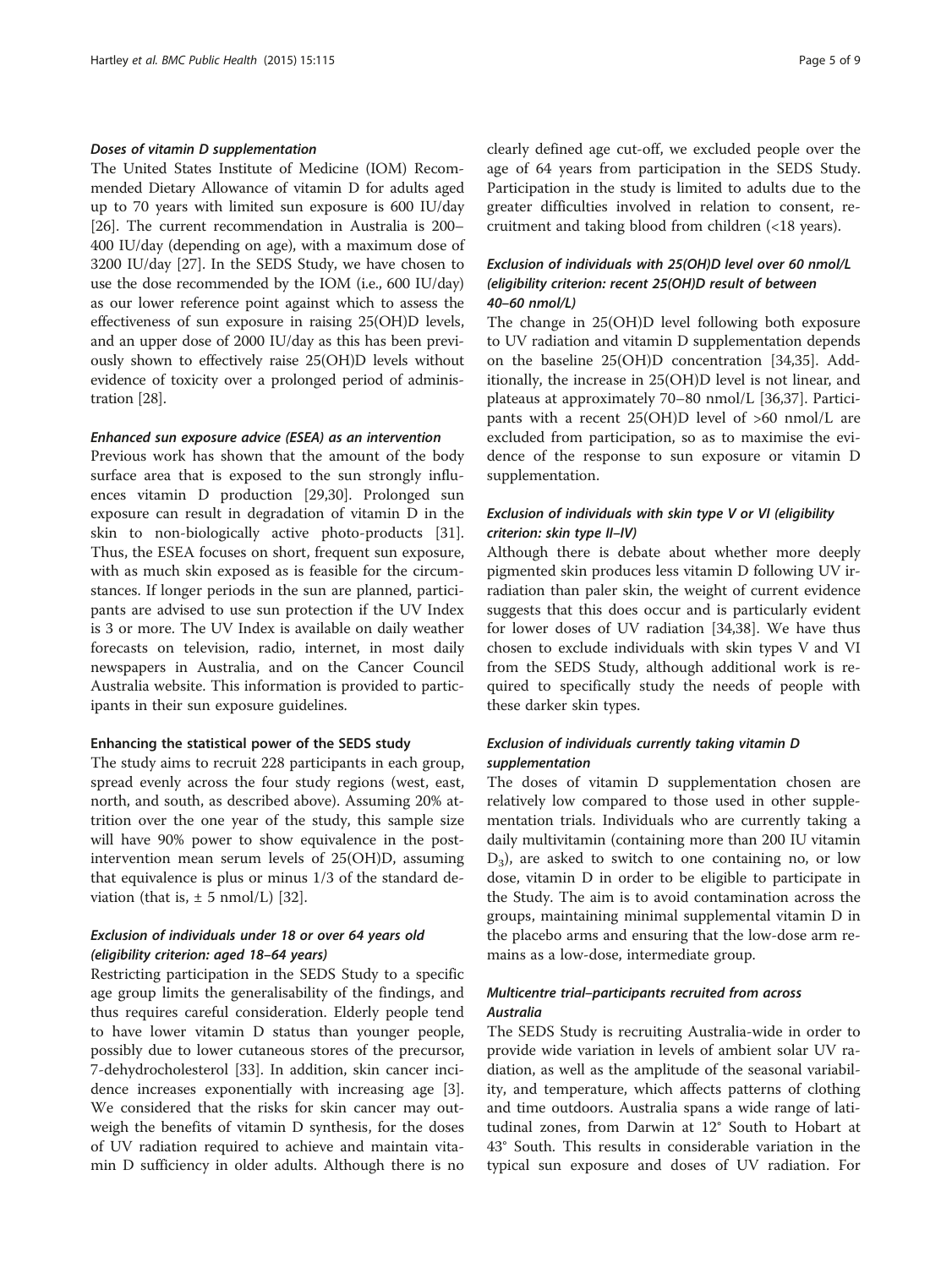example, at the end of June (Southern Hemisphere winter), the maximum UV Index in Darwin in the Northern Territory is around 8, compared to Kingston (15 km from Hobart) in Tasmania, which has a maximum UV Index of around 1. The SEDS Study aims to contribute to the evidence base for messages of optimal sun exposure (amount and pattern) under different climatic conditions, including temperature, humidity and ambient UV radiation. Australia provides a good location to assess this broad range of climatic conditions, within a homogeneous healthcare system and a population that is relatively homogeneous in terms of composition across different regions.

## Challenges in study methodology Recruitment methods

Recruiting nearly 1000 people across Australia with a recently measured 25(OH)D level within a specific range is challenging. Random selection from a population register is not feasible, unless the study then carries out screening for the 25(OH)D level. The main route of recruitment is through GPs who identify potential participants following vitamin D testing undertaken as part of routine clinical care. Research in general practice is known to be difficult due to the time pressures faced in this environment. We have therefore worked hard to initially elicit support and then to maintain engagement using the following methods.

To recruit GPs to assist with the SEDS Study, we use face-to-face meetings with GPs, their practice managers and practice nurses, our personal networks, academic units of general practice attached to universities and medical schools, faxes to regional GP mailing lists, advertisements in GP newsletters, conference flyers, and unannounced visits to general practices. The latter is the least productive, and face-to-face contact the most productive in terms of generating referral of potential participants.

The GPs and their medical practices are provided with information about the study aims, methods and how patients can be referred to the study. In some cases, and only with the permission of the GP, pathology providers have agreed to add a comment to the pathology report for patients with a serum 25(OH)D of 40–60 nmol/L stating that the patient may be eligible for the SEDS Study. GPs receiving the 25(OH)D result seek the patient's consent to release his/her contact details to the SEDS Study team via fax, email or the SEDS website, including confirmation that the patient has agreed to the release of his/her contact details. To maximise participant recruitment and maintain GP interest and commitment to the Study, researchers visit practices in person throughout all study regions and provide regular study updates via email or post, including relevant publications.

Participants can also self-refer in response to media coverage, the study website [\(http://www.sedsstudy.org/](http://www.sedsstudy.org/)), or the clinical trials register. However, many of these potential participants are not eligible because they have either not had a recent vitamin D test or are already being treated for vitamin D deficiency. Vitamin D testing is common in Australia, (there were 4 million tests in 2013–4) and has been subsidised by the government medical insurance agency, Medicare. We have used a mail out to a random sample of people who have recently claimed the rebate for a vitamin D test, inviting claimants to contact study personnel to discuss possible participation. We are thus using a multi-pronged approach to maximise recruitment to the SEDS Study.

#### Enhancing accurate data collection

Where possible, the SEDS Study uses validated questionnaires for data collection that can be completed online or in hard-copy. Tools to facilitate the accuracy and standardisation of data collection include online videos and a set of Frequently Asked Questions (FAQs). The online videos describe how to take an accurate measurement of waist circumference, how to use the two types of dosimeter, and also how to complete one of the more complex questionnaires. The FAQs provide guidance for each of the more complicated questionnaires, and are modified as new questions arise.

#### Enhancing compliance

Participant compliance is known to be a challenge in clinical trials [[39\]](#page-8-0). To optimise compliance we contact participants weekly by SMS text message, email or telephone, to remind them to take their study medication and follow their sun exposure advice every day for the entire year. Each week the SMS focuses on one of the elements of the sun exposure guidelines specific to the participant's intervention group. For the participants in the SSEA groups, these guidelines are the standard "Slip, Slap, Slop, Seek and Slide" messages used by Cancer Council Australia. Participants receiving the ESEA receive specially developed guidelines made to look and sound familiar: Skin (expose as much skin as possible), Short time (brief sun exposures), Slap (wear a hat), Slide (wear sunglasses), Safe (use the sun exposure monitor) and Stride (be physically active). In order to enhance compliance with the sun exposure guidelines, participants are provided with a postcard-sized magnet for the refrigerator that has the specific sun exposure guidelines in a simple, colourful and easy-to-read image so that participants will see the guidelines many times each day.

#### Participant retention over a 12-month period

Each participant is involved in the SEDS Study for one year. In addition to the weekly reminders, study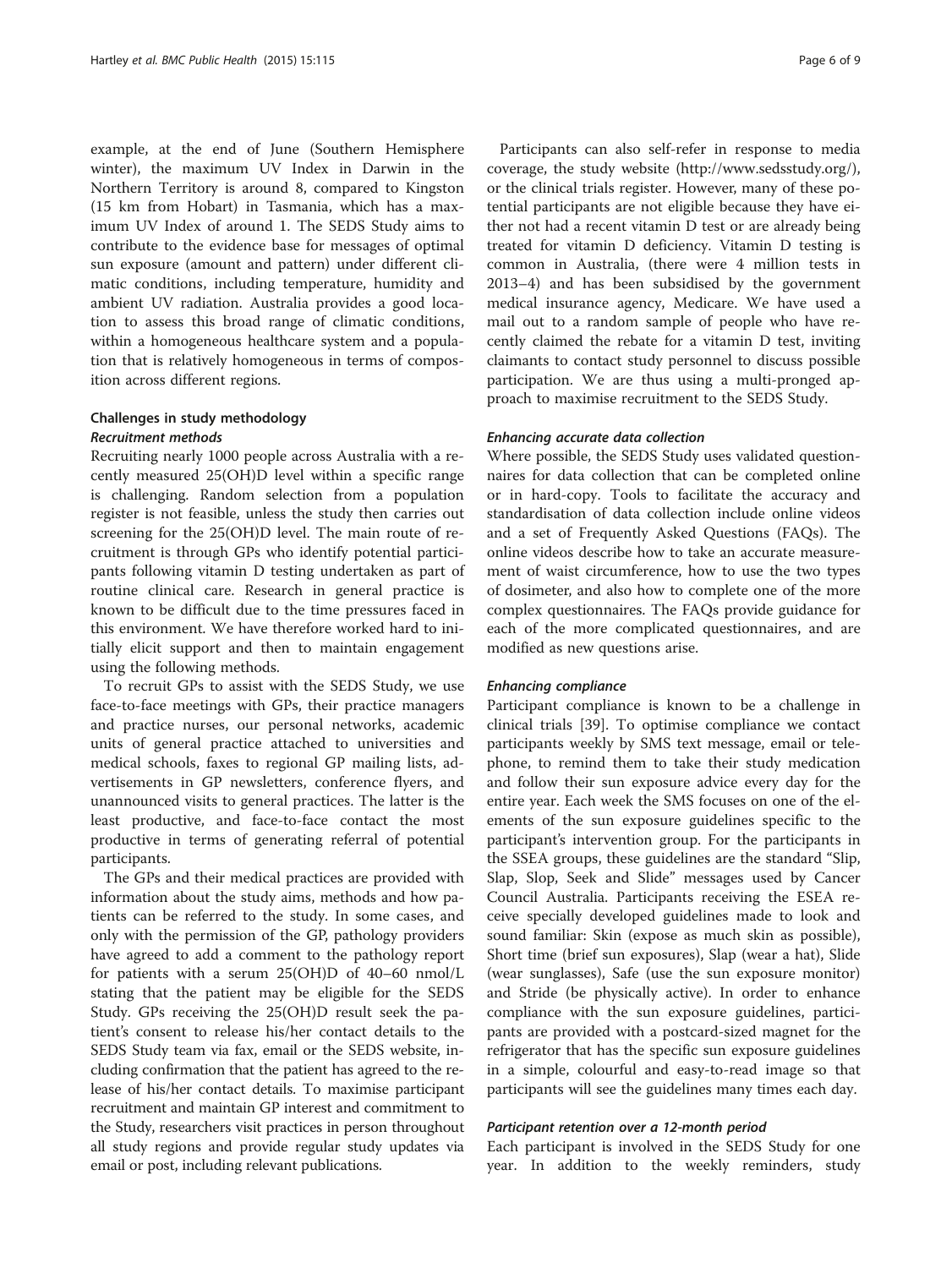personnel make regular contact by telephone or email. Packages are posted to the participants every three months for data collection, and blood collection forms are sent four times a year; these provide additional opportunities to engage with participants. The SEDS Study website has information about, and photographs of, the study team – since the researchers do not meet the participants, this is an opportunity to make the team as "real" as possible. In addition, a study Facebook page allows participants to communicate with the study team.

Participants who complete the entire 12 months of participation are entered into a draw for one of several shopping vouchers. Since the study will be ongoing over nearly two years, a draw is held for every 200 participants completing the SEDS Study.

#### Study outcomes

## Sun exposure for the management of mild vitamin D insufficiency

Using this intervention study design, the SEDS Study will test whether advice to change the pattern of sun exposure can effectively achieve and maintain vitamin D adequacy (serum 25(OH)D levels of 50 nmol/L or higher) over 12 months. We will also calibrate the effectiveness of ESEA against different doses of vitamin D supplementation. In secondary analyses we will examine actual sun exposure over one year (from questionnaire, diary and dosimeter data) in relation to vitamin D sufficiency, and according to a range of parameters including age, sex, body mass index and levels of physical activity. These findings will have direct clinical applicability for primary care physicians seeing community-dwelling patients with mild vitamin D insufficiency and needing to choose management options.

## Separate effects of sun exposure and vitamin D on immune and cardio-metabolic function

At the completion of the SEDS Study we will measure, on the stored blood, levels of specific immune and cardio-metabolic markers for which there is past evidence from experimental studies that a vitamin D or a sun exposure effect is likely to be apparent. For immune function, these markers include DNA methylation of the FoxP3 gene as a measure of T regulatory cell number and function [[40,41\]](#page-8-0); total and house dust mite-specific IgE levels [[42-44\]](#page-8-0); varicella zoster IgG (King, unpublished data). Previous work on sun exposure, vitamin D and cardio-metabolic health suggests that the following markers are likely to show an effect of changes in vitamin D or exposure to the sun: fasting lipid profile [[45](#page-8-0)-[47](#page-8-0)]; fasting serum glucose [[48](#page-8-0)-[50\]](#page-8-0); fasting serum leptin and adiponectin [[51](#page-8-0)-[53](#page-8-0)]. The intervention study design has been deliberately chosen to allow us to examine whether ESEA (and higher sun exposure) and vitamin D supplementation

(and measured 25(OH)D and vitamin D metabolites) have independent effects on these markers of immune function and cardio-metabolic health.

## What is the potential value of the SEDS Study?

Research in Australia and New Zealand has shown that both health professionals [\[7](#page-7-0)[,54](#page-8-0)] and the public [\[6](#page-7-0)] are confused about the health benefits and risks of vitamin D supplementation and sun exposure. The SEDS Study has been specifically designed to recruit a population sample to provide an evidence base to clarify some of the issues of concern.

Firstly the study aims to assess and quantify the effect of advice to change the pattern of sun exposure in achieving and maintaining vitamin D adequacy, compared to different doses of vitamin D supplementation. This is an outcome of direct value to clinicians managing vitamin D deficiency.

Secondly, the study builds on recent evidence to suggest that sun exposure and vitamin D may have independent effects on disease risks [\[10,11](#page-7-0)[,55,56](#page-8-0)]. In these observational studies, although there is evidence of statistical independence, vitamin D status and sun exposure are closely inter-related, and measurement of both is subject to considerable error. It is difficult therefore to be confident of the existence or relative magnitude of any independent effects. The intervention study design is specifically being used in the SEDS Study to test these factors and to unravel some of the confusion surrounding vitamin D and sun exposure.

#### Abbreviations

25(OH)D: 25-hydroxyvitamin D; DNA: Deoxyribonucleic acid; ESEA: Enhanced sun exposure advice; GP: General Practitioner (primary care physician); IOM: US Institute of Medicine; IU: International Unit; MED: Minimum erythemal dose; nmol/L: Nanomoles per litre; SEDS: Sun Exposure and Vitamin D Supplementation; UV: Ultraviolet.

#### Competing interests

The authors declare that they have no competing interests.

#### Authors' contributions

RL and MH primarily drafted the paper. RL, RN, PH, SG, JS, AS, PG, NP, LBeilin and TM designed the SEDS Study. MH, SH, FL, LK, LBlack, KM, FX and CW are associate investigators. All authors provided input to the manuscript, and edited and approved the final version.

#### Acknowledgements

The grant for the SEDS Study was awarded through the Priority-driven Collaborative Cancer Research Scheme and funded by Cancer Australia. The investigator team would like to acknowledge and thank Prof Bruce Armstrong, University of Sydney for assistance with the design and conduct of the SEDS Study, and all of the general practitioners and pathology providers who are assisting with the SEDS Study, and who are named below. The team would also like to thank all of our participants, without whom the study would not exist.

We would like to acknowledge the following doctors for their assistance with the SEDS Study:

Dr. Mahmud Ali (Montmorency Medical Centre); Dr. Helen Bajada (Newmarket Family Doctors); Dr. Susannah Begbie (Garema Place Surgery); Dr. Stuart Breden (Lesmurdie Medical Centre); Dr. Jennifer Bromley (Wentworth Avenue Family Practice); Dr. Christine Caffrey (Dalkeith Medical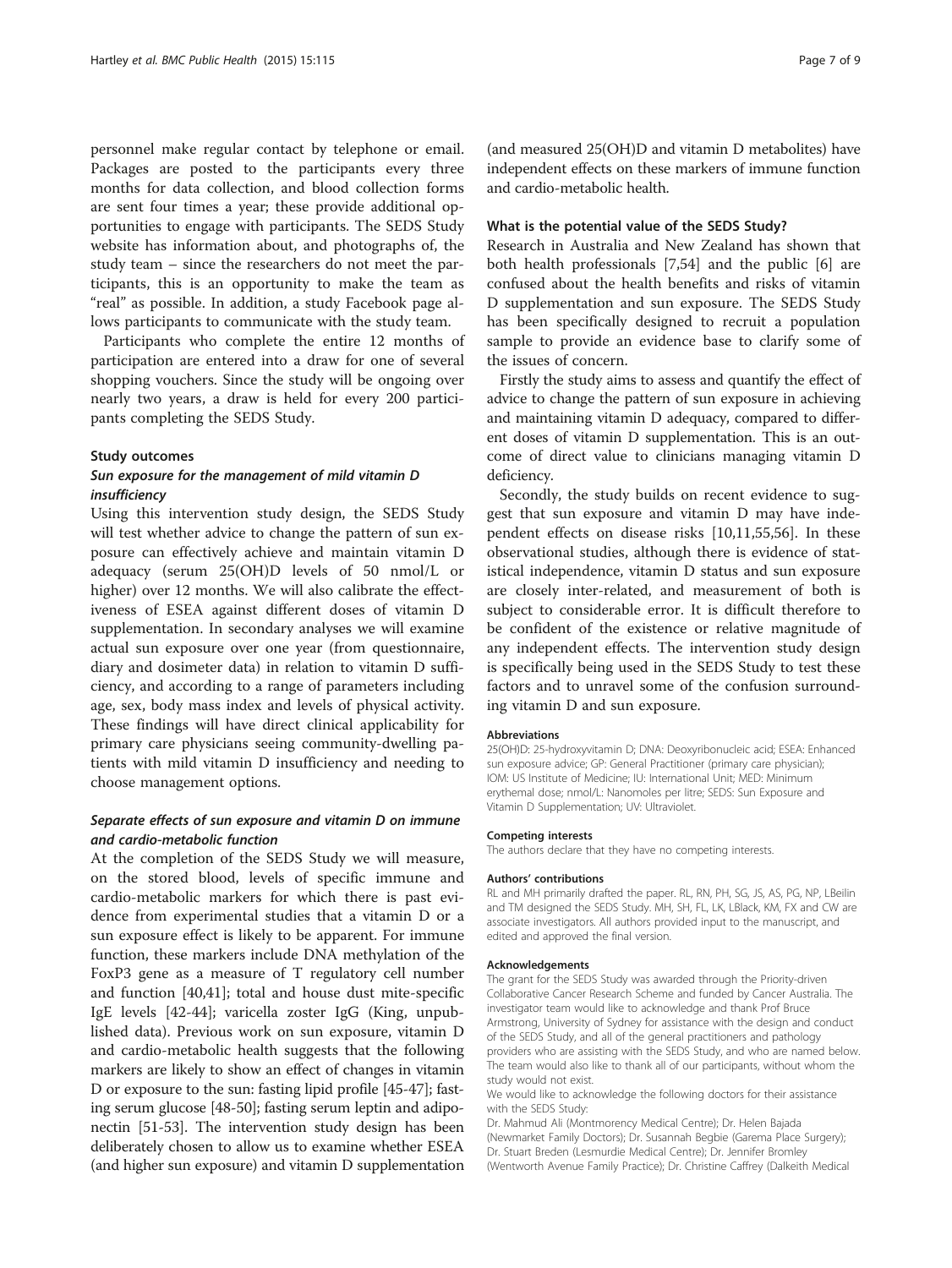<span id="page-7-0"></span>Centre); Dr. Joseph Chirawu (Geelong City Medical Clinic); Dr. Austin Chow (Carlton Family Medical); Dr. Peter Cole (The Surgery at Jerra); Dr. Graham Dawson (Holt Medical Centre); Dr. Anita Dey (The Surgery at Jerra); Dr. Felicity Donaghy (Garema Place Surgery); Dr. Christine Dunn (The Surgery at Jerra); Dr. Christ Fogarty (The Clinic, Williamstown); Dr. Sriram Gopathy (The Cove Family Medical Centre); Dr. John Haddad (The Clinic, Williamstown); Dr. Leone Harvey-Smith (The Surgery at Jerra); Dr. Michael Hoar (Bridgetown Medical Centre); Dr. George Hobday (Garden City Medical Group); Dr. Robert Hosking (The Elms Family Medical Centre); Dr. Tracy Johns (The Surgery at Jerra); Dr. Helen Lamont (Parmelia Medical Centre); Dr. Nadia Ledger (Leeming Medical Centre); Dr. Pei Sue Lee (The Elms Family Medical Centre); Dr. Abbas Mahmood (Corio Bay Medical Centre); Dr. Louise Marsh (Margaret River Medical Centre); Dr. Brenda Masters (Kingston Family Practice); Dr. James Millward (Belridge Medical Group); Dr. Lorenzo Ponte (Unihealth Playford); Dr. Vivian Praeger (The Surgery at Jerra); Dr. Suda Pranavan (The Surgery at Jerra); Dr. Yamini Preetham (Belridge Medical Group); Dr. Louise Pyle (The Clinic Williamstown); Dr. Lesley Ramage (Bicton Medical Centre); Dr. Lou Sanderson (Kardinia Health Care Geelong); Dr. Carolyn Sebastian (The Elms Family Medical Centre); Dr. Rashmi Sharma (Isabella Plains Medical Centre); Dr. Seema Sharma (Wattle Street Medical Practice); Dr. Moira Sim (Dianella Family Medical Centre); Dr. Anthony Stevens (Wentworth Avenue Family Practice); Dr. Uma Swaminathan (Blackburn South Medical Centre); Dr. Stephen Szental (Inkerman Medical Group); Dr. Philip Toua (Watson Medical Centre); Dr. Vladimir Vizec (Williamstown General Practice); Dr. Kylie Vuong (Montrose Medical Practice); Dr. Suzanne Ward (The Surgery at Jerra); Dr. Melanie Watson (Indooroopilly Day & Night Medical Centre); Dr. Keren Witcombe (Ellen Street Family Practice); Dr. Rick Woods (The Clinic Williamstown); Dr. David Yates (The Surgery at Jerra); Dr. Russell Young (Pioneer Health Albany).

#### Author details

<sup>1</sup>National Centre for Epidemiology and Population Health, The Australian National University, Canberra, Australian Capital Territory 2600, Australia. 2 Department of Health and Human Services, Hobart, Tasmania, Australia. <sup>3</sup>University of Canberra, Canberra, Australian Capital Territory, Australia. <sup>4</sup>QIMR Berghofer Medical Research Institute, Brisbane, Queensland, Australia. 5 Telethon Kids Institute, The University of Western Australia, Perth, Western Australia, Australia. <sup>6</sup>Australian Radiation Protection and Nuclear Safety Agency, Melbourne, Victoria, Australia. <sup>7</sup>Curtin University, Perth, Western Australia, Australia. <sup>8</sup>The Canberra Hospital, Canberra, Australian Capital Territory, Australia. <sup>9</sup>School of Medicine and Pharmacology, Royal Perth Hospital Unit, University of Western Australia, Perth, Western Australia, Australia. 10Cancer Council of Western Australia, Perth, Western Australia, Australia. 11University of Queensland, Brisbane, Queensland, Australia.

## Received: 17 January 2015 Accepted: 23 January 2015 Published online: 10 February 2015

#### References

- 1. Xiang F, Lucas R, Hales S, Neale R. Incidence of non-melanoma skin cancer in relation to ambient ultraviolet radiation in white populations (1978–2012): empirical relationships. JAMA Dermatology. 2014;150(10):1063–71.
- 2. Rogers HW, Weinstock MA, Harris AR, Hinckley MR, Feldman SR, Fleischer AB, et al. Incidence estimate of nonmelanoma skin cancer in the United States, 2006. Arch Dermatol. 2010;146(3):283–7.
- 3. AIHW. Non-melanoma skin cancer: general practice consultations, hospitalisations and mortality. In: Cancer Series no 43. Canberra: Australian Institute of Health and Welfare & Cancer Australia; 2008.
- ABS. Australian Health Survey: Biomedical Results for Nutrients, 2011-12. In: Australian Bureau of Statistics; 2014. [http://www.abs.gov.au/ausstats/abs@.](http://www.abs.gov.au/ausstats/abs@.nsf/Lookup/4364.0.55.006Chapter2002011-12) [nsf/Lookup/4364.0.55.006Chapter2002011-12](http://www.abs.gov.au/ausstats/abs@.nsf/Lookup/4364.0.55.006Chapter2002011-12).
- 5. Cancer Council Australia. Risks and benefits of sun exposure position statement. In.: Cancer Council Australia; 2007. [http://www.cancer.org.au/](http://www.cancer.org.au/content/pdf/CancerControlPolicy/PositionStatements/PSRisksBenefitsSunExposure03May07.pdf) [content/pdf/CancerControlPolicy/PositionStatements/](http://www.cancer.org.au/content/pdf/CancerControlPolicy/PositionStatements/PSRisksBenefitsSunExposure03May07.pdf) [PSRisksBenefitsSunExposure03May07.pdf.](http://www.cancer.org.au/content/pdf/CancerControlPolicy/PositionStatements/PSRisksBenefitsSunExposure03May07.pdf)
- 6. Youl PH, Janda M, Kimlin M. Vitamin D and sun protection: the impact of mixed public health messages in Australia. Int J Cancer. 2009;124(8):1963–70.
- Reeder AI, Jopson JA, Gray AR. "Prescribing sunshine": a national, crosssectional survey of 1,089 New Zealand general practitioners regarding their sun exposure and vitamin D perceptions, and advice provided to patients. BMC Fam Pract. 2012;13:85.
- 8. Hart PH, Gorman S, Finlay-Jones JJ. Modulation of the immune system by UV radiation: more than just the effects of vitamin D? Nat Rev Immunol. 2011;11(9):584–96.
- 9. van der Rhee H, Coebergh JW, de Vries E. Is prevention of cancer by sun exposure more than just the effect of vitamin D? A systematic review of epidemiological studies. Eur J Cancer. 2013;49(6):1422–36.
- 10. Zivadinov R, Treu CN, Weinstock-Guttman B, Turner C, Bergsland N, O'Connor K, et al. Interdependence and contributions of sun exposure and vitamin D to MRI measures in multiple sclerosis. J Neurol Neurosurg Psychiatry. 2013;84(10):1075–81.
- 11. Lucas RM, Ponsonby AL, Dear K, Valery PC, Pender MP, Taylor BV, et al. Sun exposure and vitamin D are independent risk factors for CNS demyelination. Neurology. 2011;76(6):540–8.
- 12. Cancer Council Australia. Slip, Slop, Slap, Seek, and Slide. [http://www.cancer.org.au/](http://www.cancer.org.au/preventing-cancer/sun-protection/campaigns-and-events/slip-slop-slap-seekslide.html) [preventing-cancer/sun-protection/campaigns-and-events/slip-slop-slap-seekslide.](http://www.cancer.org.au/preventing-cancer/sun-protection/campaigns-and-events/slip-slop-slap-seekslide.html) [html.](http://www.cancer.org.au/preventing-cancer/sun-protection/campaigns-and-events/slip-slop-slap-seekslide.html)
- 13. International Agency for Research on Cancer. Globocan 2012. Estimated cancer incidence, mortality and prevalence worldwide in 2012. [\[http://](http://globocan.iarc.fr/old/summary_table_sitehtml.asp?selection=16120&title=Melanoma+of+skin&sex=1&type=0&window=1&africa=1&america=2&asia=3&europe=4&oceania=5&build=6&sort=0&submit=%C2%A0Execute%C2%A0) globocan.jarc.fr/old/summary\_table\_sitehtml.asp?selection=16120&title= [Melanoma+of+skin&sex=1&type=0&window=1&africa=1&america=2&asia=](http://globocan.iarc.fr/old/summary_table_sitehtml.asp?selection=16120&title=Melanoma+of+skin&sex=1&type=0&window=1&africa=1&america=2&asia=3&europe=4&oceania=5&build=6&sort=0&submit=%C2%A0Execute%C2%A0) [3&europe=4&oceania=5&build=6&sort=0&submit=%C2%A0Execute%C2%A0](http://globocan.iarc.fr/old/summary_table_sitehtml.asp?selection=16120&title=Melanoma+of+skin&sex=1&type=0&window=1&africa=1&america=2&asia=3&europe=4&oceania=5&build=6&sort=0&submit=%C2%A0Execute%C2%A0)]
- 14. Garland FC, Garland CF, Gorham ED, Young JF. Geographic variation in breast cancer mortality in the United States: a hypothesis involving exposure to solar radiation. Prev Med. 1990;19(6):614–22.
- 15. Holick MF. Vitamin D: important for prevention of osteoporosis, cardiovascular heart disease, type 1 diabetes, autoimmune diseases, and some cancers. South Med J. 2005;98(10):1024–7.
- 16. Theodoratou E, Tzoulaki I, Zgaga L, Ioannidis JP. Vitamin D and multiple health outcomes: umbrella review of systematic reviews and meta-analyses of observational studies and randomised trials. BMJ. 2014;348:g2035.
- 17. Autier P, Boniol M, Pizot C, Mullie P. Vitamin D status and ill health: a systematic review. Lancet Diabetes Endocrinol. 2013;2(1):76–89.
- 18. Liu D, Fernandez BO, Hamilton A, Lang NN, Gallagher JM, Newby DE, Feelisch M, Weller RB. UVA Irradiation of Human Skin Vasodilates Arterial Vasculature and Lowers Blood Pressure Independently of Nitric Oxide Synthase. J Invest Dermatol. 2014.
- 19. Geldenhuys S, Hart PH, Endersby R, Jacoby P, Feelisch M, Weller RB, et al. Ultraviolet radiation suppresses obesity and symptoms of metabolic syndrome independently of vitamin d in mice fed a high-fat diet. Diabetes. 2014;63(11):3759–69.
- 20. Fitzpatrick TB. The validity and practicality of sun-reactive skin types I through VI. Arch Dermatol. 1988;124(6):869–71.
- 21. Fitzpatrick skin type. [\[http://www.arpansa.gov.au/pubs/RadiationProtection/](http://www.arpansa.gov.au/pubs/RadiationProtection/FitzpatrickSkinType.pdf) [FitzpatrickSkinType.pdf](http://www.arpansa.gov.au/pubs/RadiationProtection/FitzpatrickSkinType.pdf)]
- 22. Ravnbak MH. Objective determination of Fitzpatrick skin type. Dan Med Bull. 2010;57(8):B4153.
- 23. Lucas R, Neale R. What is the optimal level of vitamin D? Separating the evidence from the rhetoric. Aust Fam Physician. 2014;43(3):119–22.
- 24. Peterlik M. Vitamin D insufficiency and chronic diseases: hype and reality. Food Funct. 2012;3(8):784–94.
- 25. Youl PH, Janda M, Aitken JF, Del Mar CB, Whiteman DC, Baade PD. Body-site distribution of skin cancer, pre-malignant and common benign pigmented lesions excised in general practice. Br J Dermatol. 2011;165(1):35–43.
- 26. Institute of Medicine. Dietary Reference Intakes for Calcium and Vitamin D. In: Ross A, Taylor C, Yaktine A, Del Valle H, editors. Institute of Medicine of the National Academies. Washington, D.C: National Academies Press; 2010.
- 27. NHMRC. Nutrient Reference Values for Australia and New Zealand. Canberra: National Health and Medical Research Council; 2006.
- 28. Smith SM, Gardner KK, Locke J, Zwart SR. Vitamin D supplementation during Antarctic winter. Am J Clin Nutr. 2009;89(4):1092–8.
- 29. Lucas RM, Ponsonby AL, Dear K, Valery PC, Taylor B, van der Mei I, et al. Vitamin D status: multifactorial contribution of environment, genes and other factors in healthy Australian adults across a latitude gradient. J Steroid Biochem Mol Biol. 2013;136:300–8.
- 30. Kimlin MG, Lucas RM, Harrison SL, van der Mei I, Armstrong BK, Whiteman DC, et al. The Contributions of Solar Ultraviolet Radiation Exposure and Other Determinants to Serum 25-Hydroxyvitamin D Concentrations in Australian Adults: The AusD Study. Am J Epidemiol. 2014;179(7):864–74.
- 31. Webb AR, DeCosta BR, Holick MF. Sunlight regulates the cutaneous production of vitamin D3 by causing its photodegradation. J Clin Endocrinol Metab. 1989;68(5):882–7.